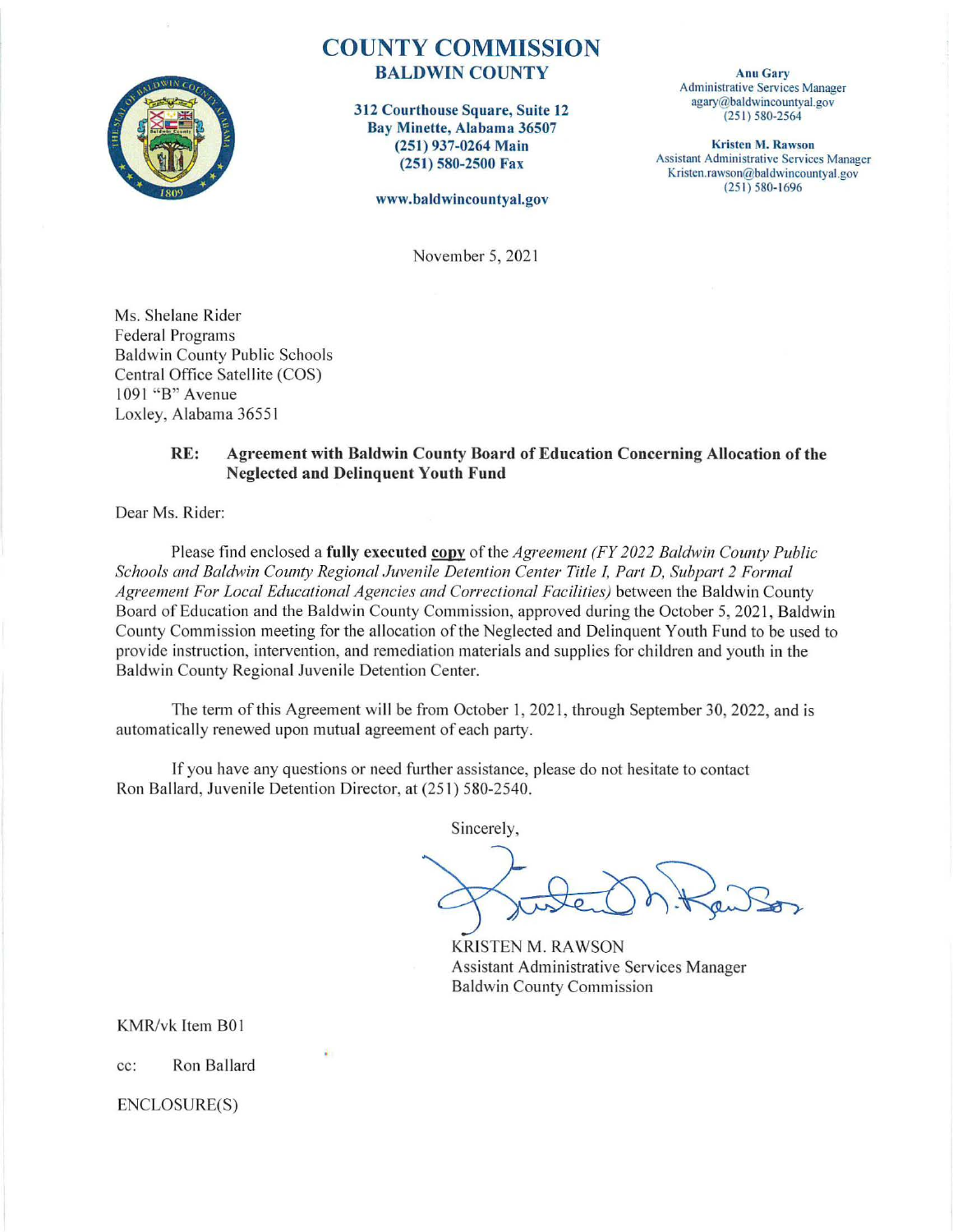# **Baldwin County Public Schools and Baldwin County Regional Juvenile Detention Center**

### **FY22**

## **Title I, Part D, Subpart 2 Formal Agreement For Local educational Agencies and Correctional Facilities**

This agreement, made and entered into on this the 5th day of October, 2021, by and between the Baldwin County Board of Education, hereafter referred to as the Local Educational Agency (LEA), and the Baldwin County Commission concerning the Baldwin County Regional Juvenile Detention Center, 43405 Nicholsville Rd, Bay Minette, AL hereafter referred to as the facility contains the following provisions:

Whereas, the purpose of this subpart Sec.  $1421$  is to support the operation of local educational agency programs that involve collaboration with locally operated correctional facilities: To carry out high quality educational programs to prepare children and youth for secondary school completion, training, employment, or futther education; To provide activities to facilitate the transition of such children and youth from the correctional program to futther education or employment; and To operate programs in local schools for children and youth returning from correctional facilities which may serve at-risk children and youth.

Whereas, Sec. 1425 requires that each correctional facility entering into an agreement with a local educational agency under section  $1423(2)$  to provide services to children and youth under this subpart shall -

- I) where feasible, ensure that educational programs in the correctional facility are coordinated with the student's home school. Patticularly with respect to a student with an individualized educational program under part B of the individual with disabilities education act.
- 2) If the child or youth is identified as in need of special education services while in the facility, notify the local school of the child or youth of such need;
- 3) Where feasible, provide transition assistance to help the child or youth stay in school, including coordination of services for the family, counseling, assistance in accessing drug and alcohol abuse prevention programs, tutoring, and family counseling;
- 4) Provide support programs that encourage children and youth who have dropped out of school to reenter school once their term at the correctional facility has been completed or seek a secondary school diploma or its recognized equivalent;
- 5) Work to ensure the correctional facility is staffed with teachers and other qualified staff who are trained to work with children and youth with disabilities taking into consideration the unique needs of such children and youth;
- 6) Ensure that educational programs in the correctional facility are related to assisting students to meet high academic achievement standards;
- 7) To the extent possible, use technology to assist in coordinating educational programs between the correctional facility and the community school;